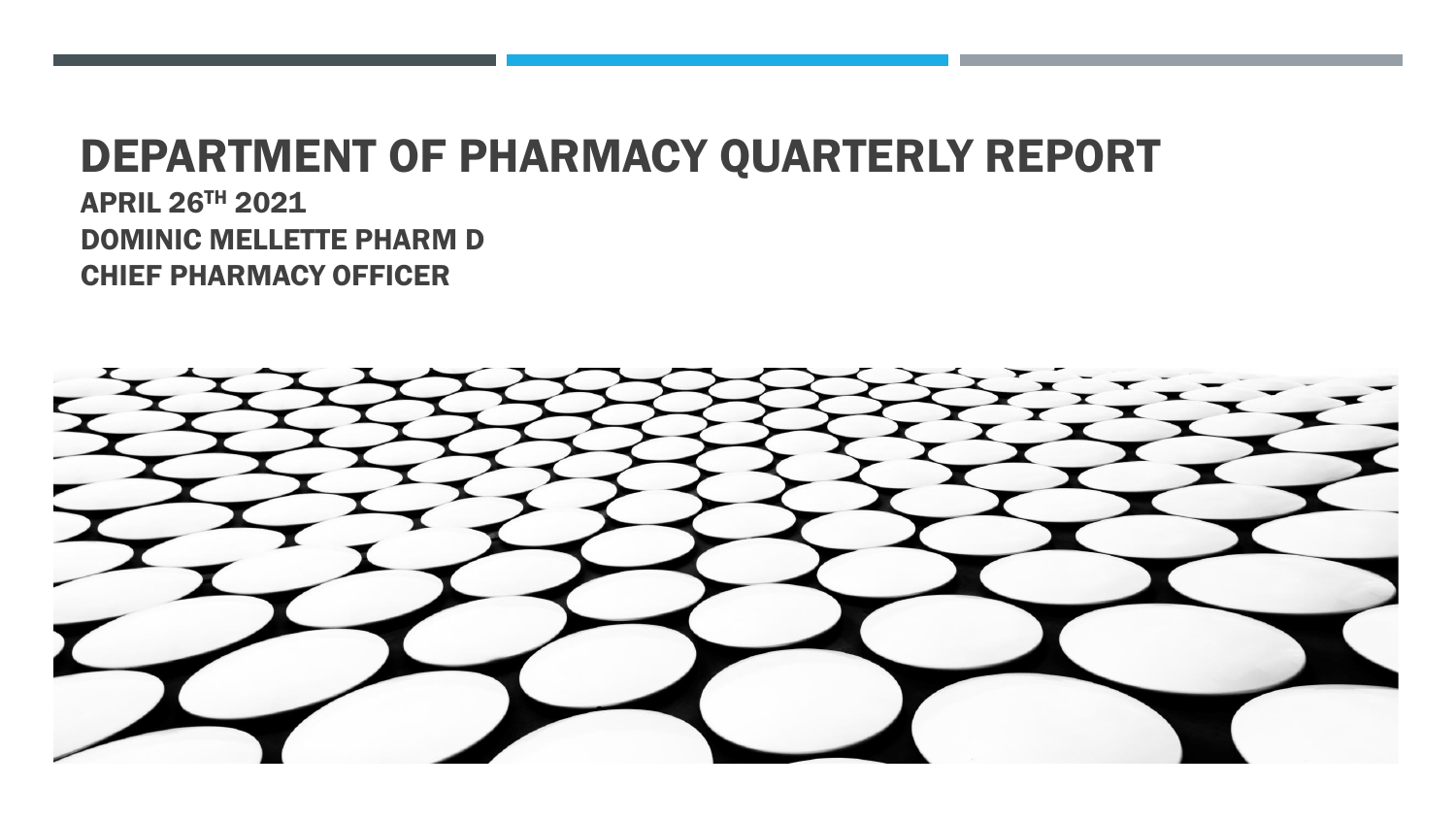## OUR DRIVE-THRU LANE HAS BEEN PAVED!

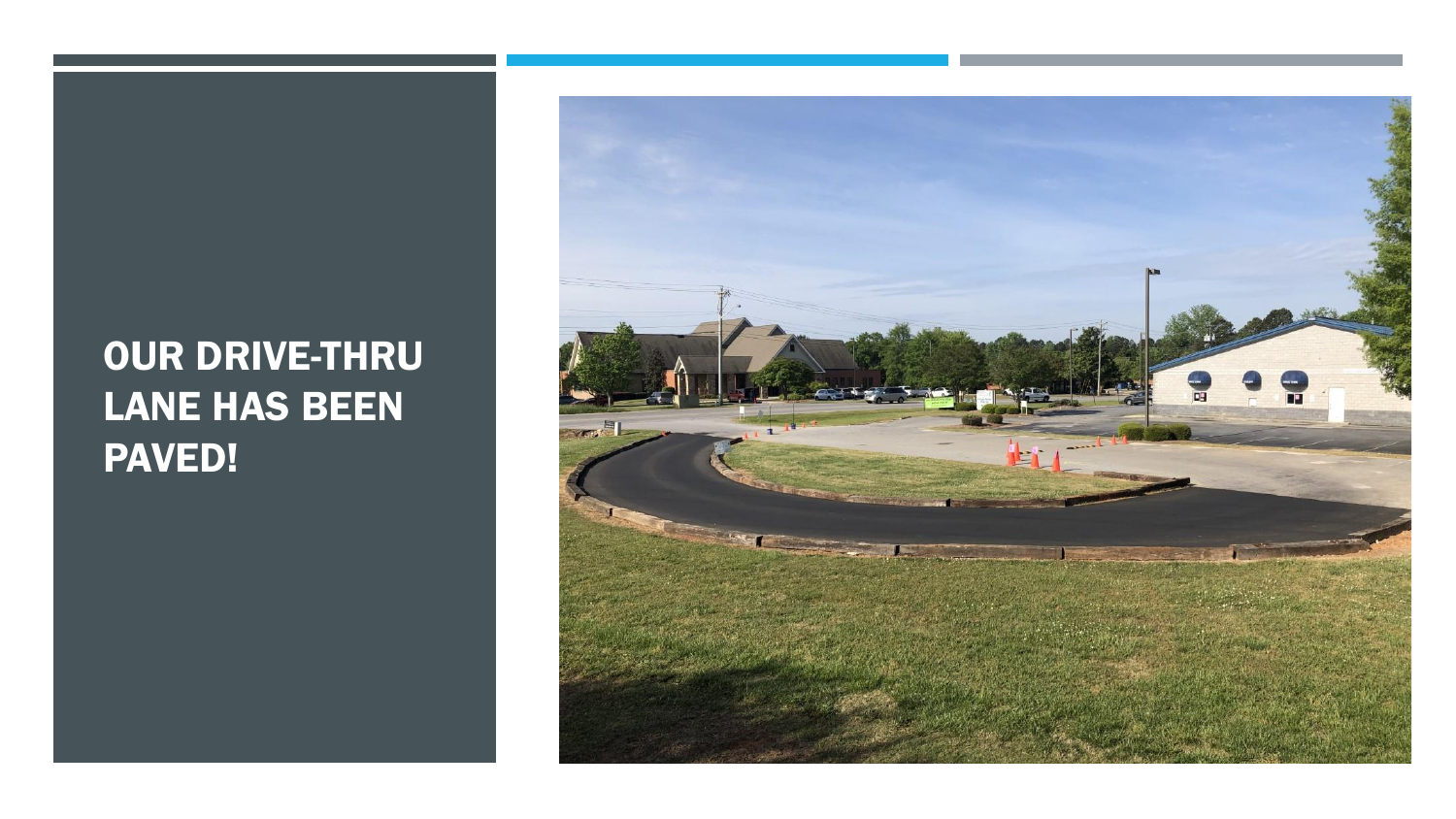A NEW PHARMACY DISPENSING ROBOT HAS BEEN INSTALLED AT **CCPNW** 

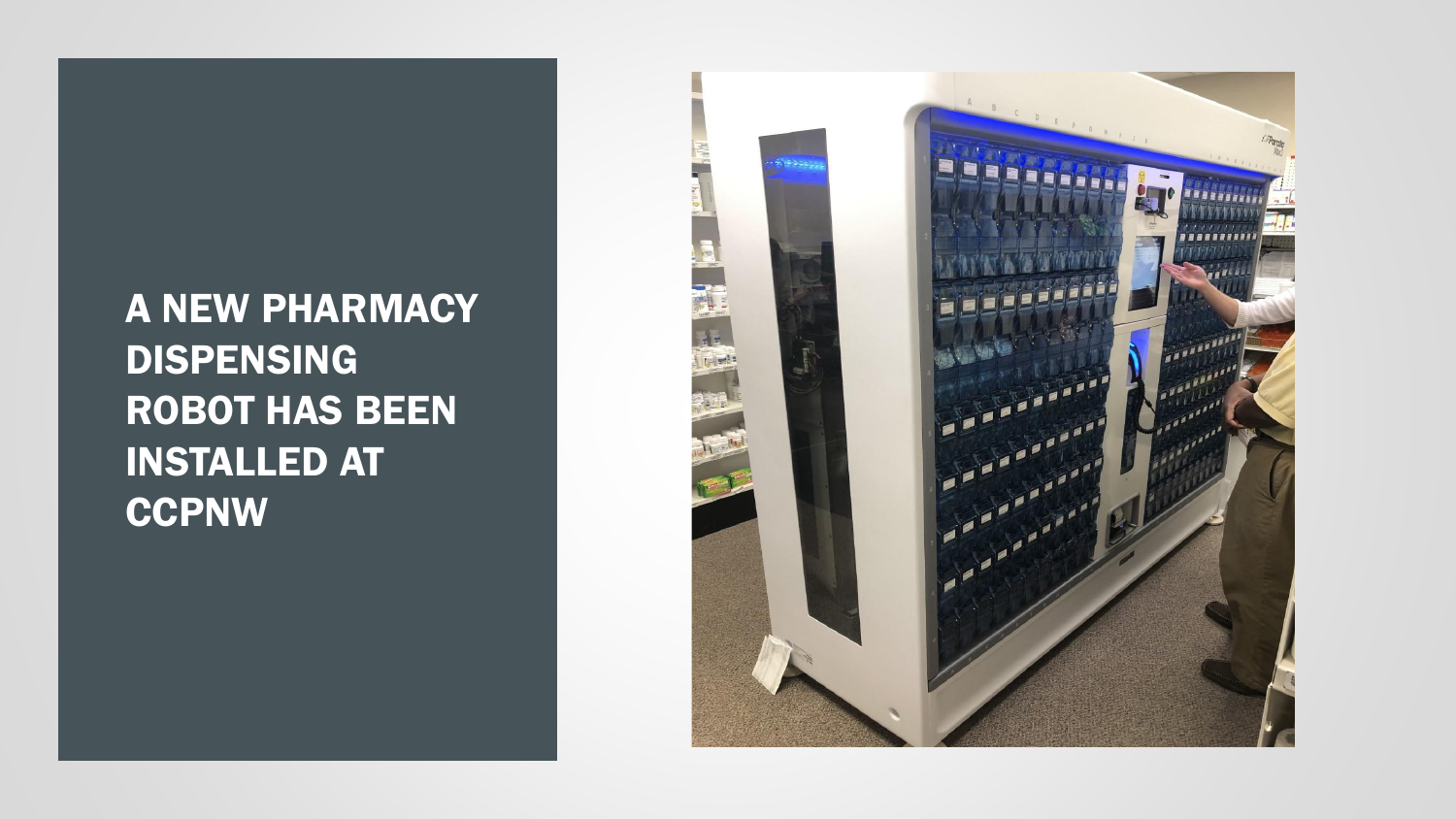## WE ARE NOW LIVE WITH PAR8O

- Will allow us to qualify and capture referral Rxs filled at contract pharmacies
- Rxs are qualified based on data feeds we send to Par8o.
	- \*Par8o has no actual access to our EHR- added security/peace of mind
- **Potential to add significant amount of contract pharmacy** revenue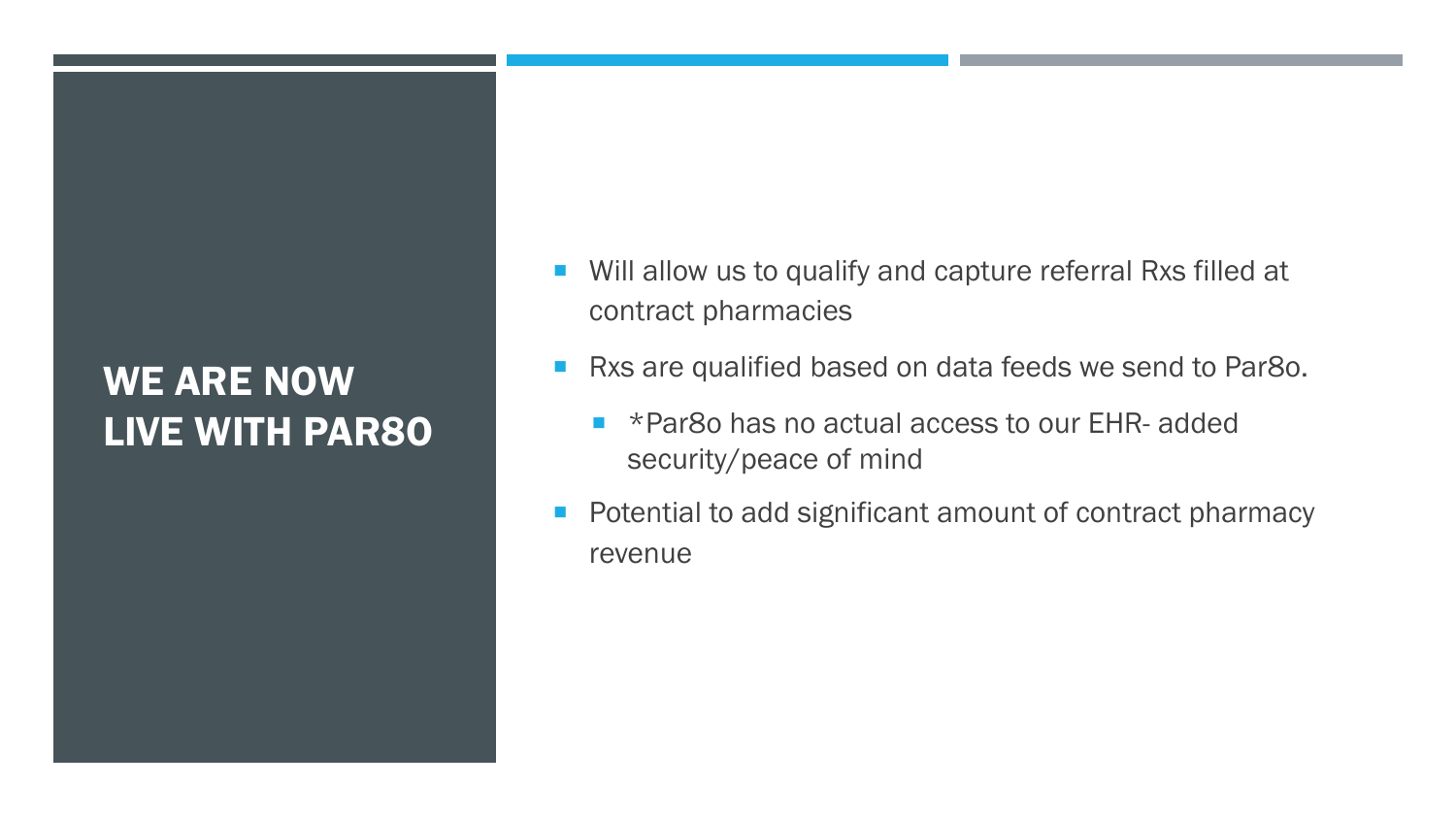## 340B EPIPEN/INSULIN REGULATION HAS BEEN DELAYED

- **In late March BPHC announced reg. will be delayed until** 7/20/21
- **Justification for extension:** 
	- **Consistent with Biden administration's regulatory freeze**
	- **Further delay appropriate given the critical role that CHCs** have been assigned since January-testing and vaccinating hard to reach populations.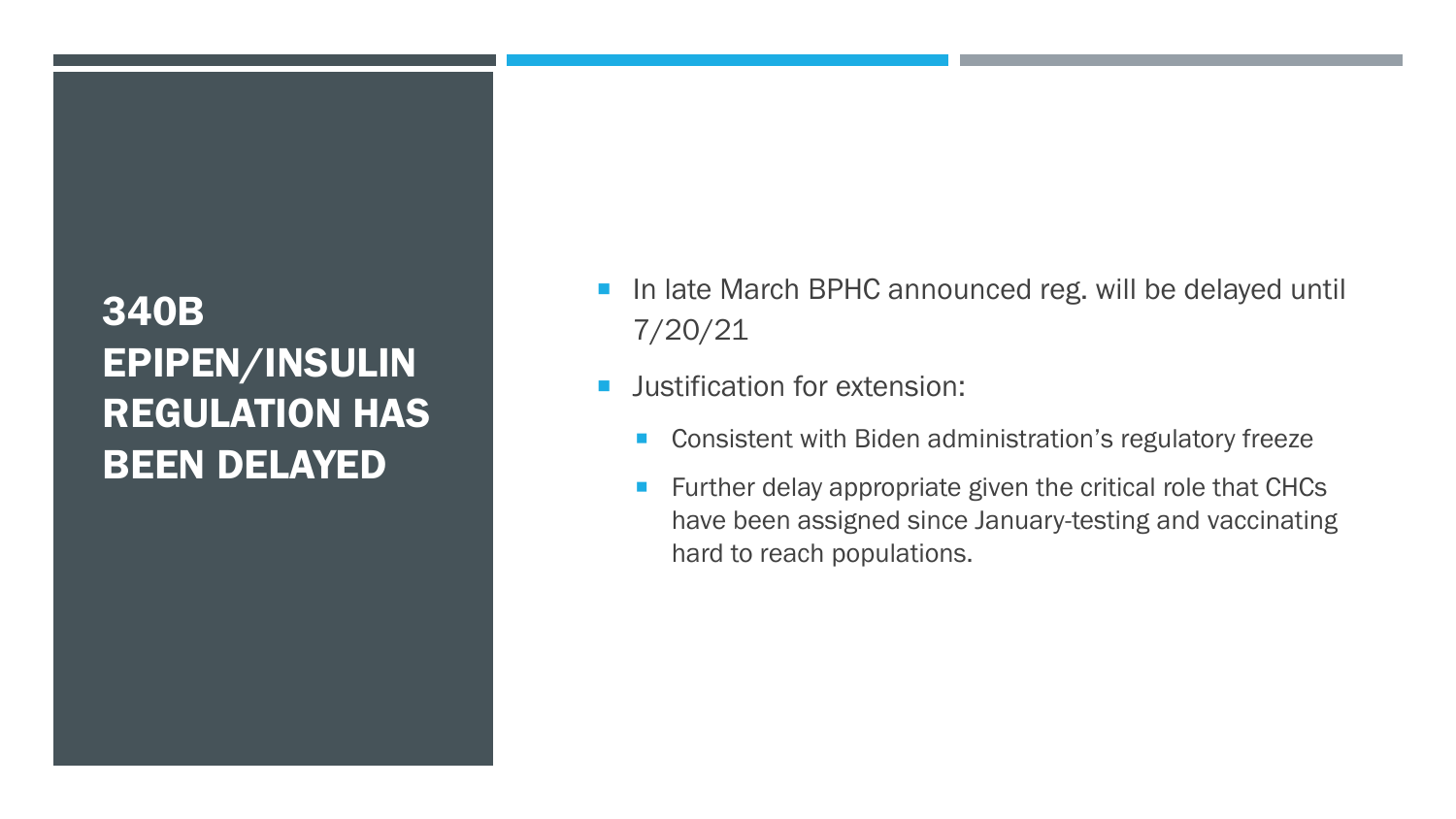CONTINUED ASSAULT ON **CONTRACT PHARMACY** 

- Last December HRSA finally released a 340b ADR (administrative dispute resolution) process
- **ADR board would help resolve:** 
	- Covered entity claims that they were overcharged
	- 2. Claims by mfgrs that covered entity has either violated duplicate discount, or diversion rules
- Lilly sued HHS over ADR process saying it was invalid and federal judge agreed
- \*Now once again HHS has gone through the appropriate steps in implementing ADR process- Good news!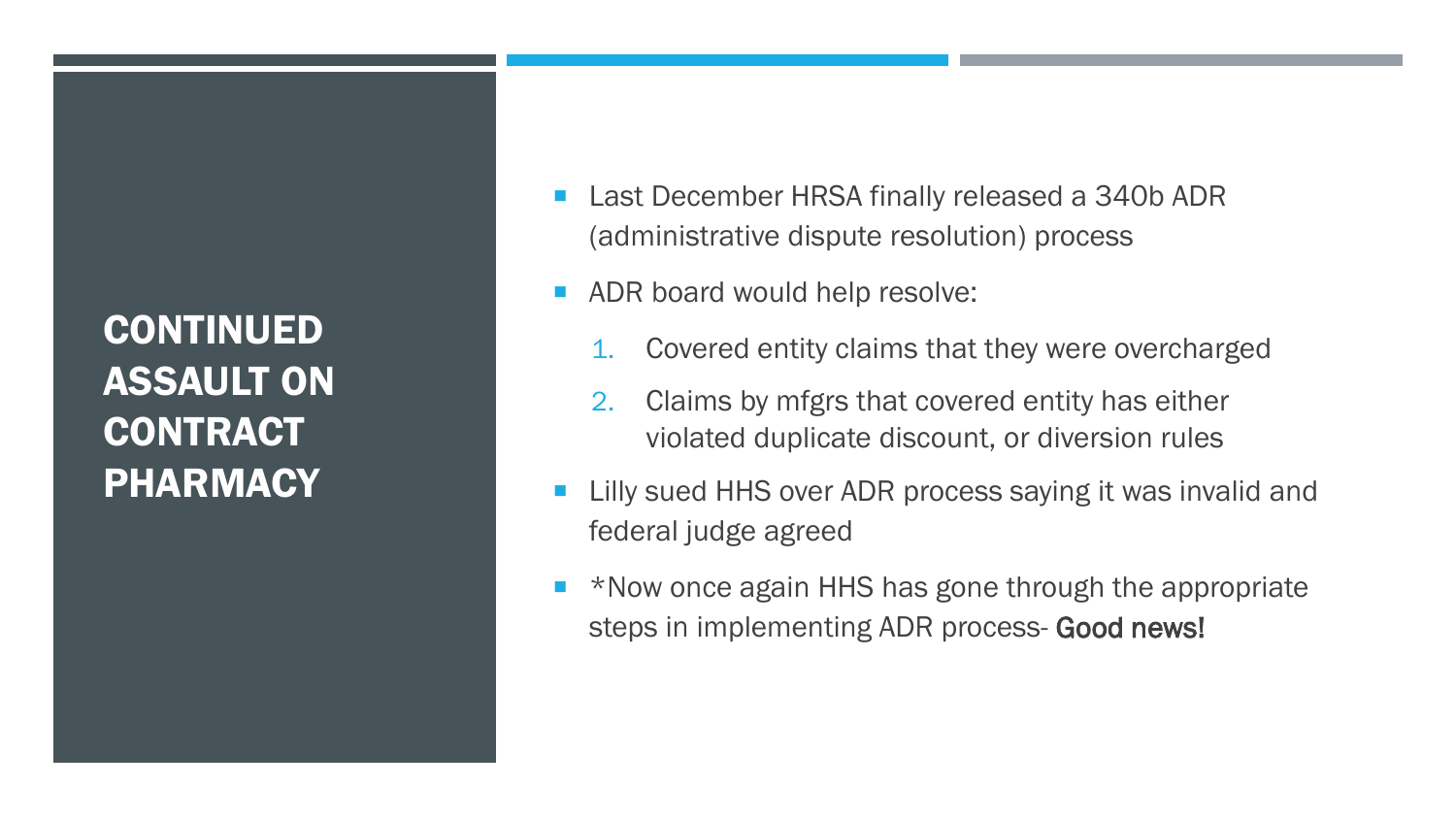HUDSON **HEADWATERS** EXTERNAL AUDIT CONDUCTED ON MARCH 24TH.

- Yearly audit we schedule to endure 340b program compliance
- Audit went well, HH did have some concerns they feel we should address:
	- Suggested more oversight on contract pharmacy
	- Recommended some additions to our policies and procedures
	- **Slight address changes with OPAIS and EHB.**